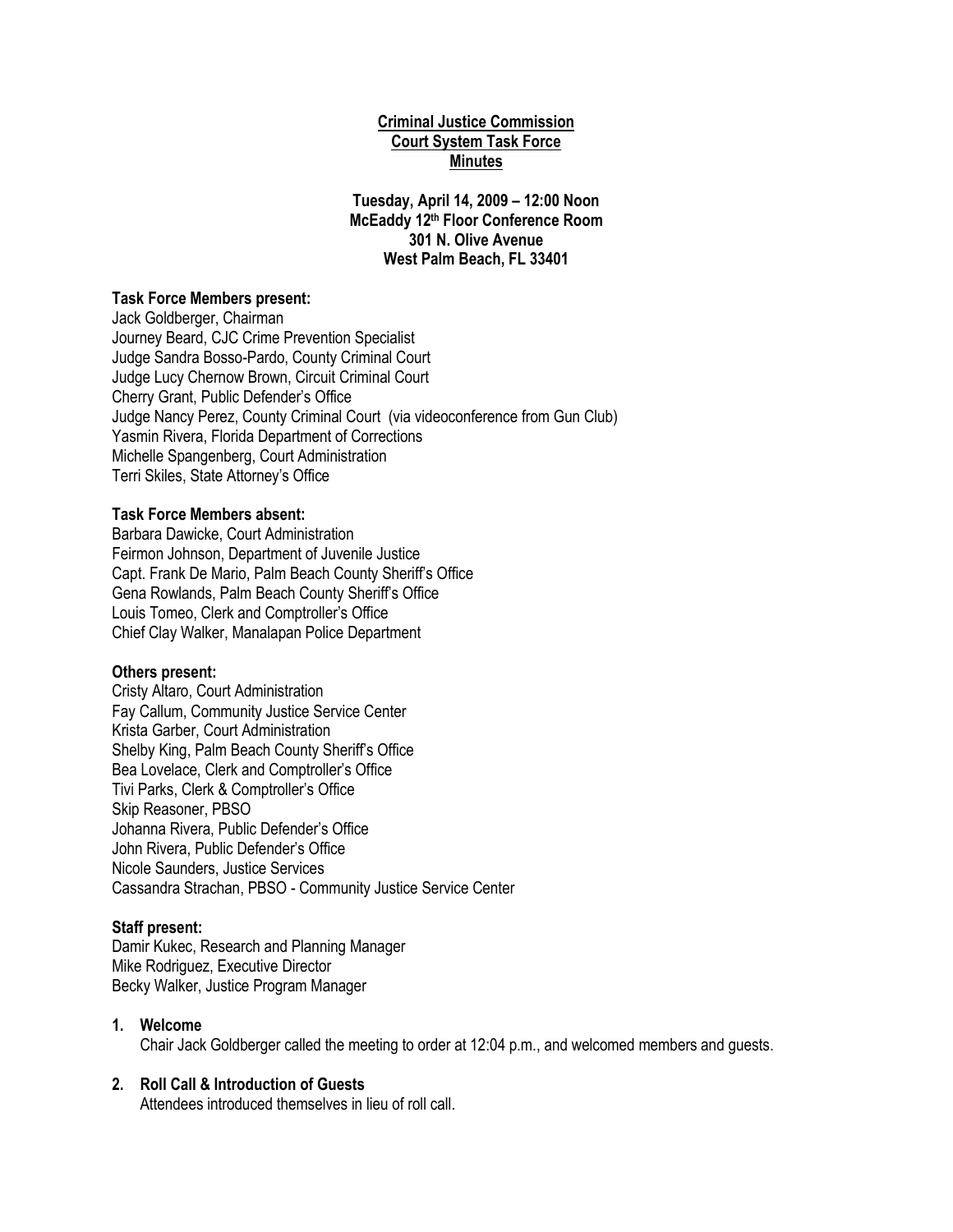## **3. Approval and/or Additions to the Draft Agenda**

The draft meeting Agenda was approved without amendments.

## **4. Approval Draft Minutes**

The draft minutes for the March 10<sup>th</sup>, 2009, were approved.

## **5. Chairman's Comments**

Chair Goldberger commented on *The Court Technology E-Learning Training – OAC Guide* as a tool that attorneys can use for using the courtroom computers. He will distribute it to the PBC criminal defense lawyers association.

# **6. New Business**

Michelle Spangenberg, Court Administration, described the proposed Administration Order, *Mental Health Specialty Division*, to expedite the appointment of a psychological expert in Motion for Incompetency cases. Additionally, it is desired that the Mental Health Case Manager receives a copy of the "Incompetent to Proceed Checklist" and will follow the case through the system. This Case Manager would maintain a roster of the doctors who are participating in the program, will ensure the reports are filed in a timely manner, and monitor the reports for compliance of statutory criteria. It will address incompetency cases, not insanity issues. A discussion ensued concerning possible objections to the AO and attorney-client privileged issues. Chair Goldberger asked Michelle Spangenberg to report back next month regarding any progress.

# **7. Old Business** – No Old Business

# **8. Updates**

- a. **No Contact Orders** Chair Goldberger thanked the PBSO Central Records staff for their work on eliminating the backlog of Rescission Orders of No Contact.
- b. **Rescission of No Contact Orders** Michelle Spangenberg, Court Administration, and Journey Beard, CJC, and reported that a meeting of interested parties had determined the Court Event Form was not a viable legal document to overrule a prior No Contact Order (NCO). The identified problem occurred when NCO's were initially issued in a case, but the State Attorney's Office may have subsequently nofiled or nolle prossed the case. If this was done orally in court, there was not a written Rescission Order being filed, and PBSO Central Records was not being correctly updated. A special thanks was given to Terri Skiles and Elizabeth Parker – SAO, Cherry Grant and John Rivera – PD, Judge Bosso-Pardo – County Criminal, Judge Lucy Chernow Brown – Circuit Criminal, and Louis Tomeo – Clerk and Comptroller's Office, and others who have helped to educate about the necessity of obtaining a written Rescission Order. Chair Goldberger asked that PBSO be notified that a NCO issued as a condition of a bond may be eliminated from the records without the necessity of a separate Order. The backlog of NCO cases requiring a written Rescission Order will continue to be addressed.
- c. **Violation of Probation (VOP) Felony Hearings**  Judge Lucy Chernow Brown, Circuit Criminal Court, reported that a pilot program for in-custody preliminary VOP hearings at Gun Club was working well. Transportation expenses were being saved and jail time for defendants was being minimized since the pilot program was providing faster hearings. Thus far, there have been 56 felony VOP hearings -- 21 cases were resolved and 35 were re-set. Due to its success, the program may be expanded to include County Court VOP hearings at Gun Club. An April 30th meeting has been scheduled to discuss the expansion. Judge Brown will continue to provide program updates to the Task Force.